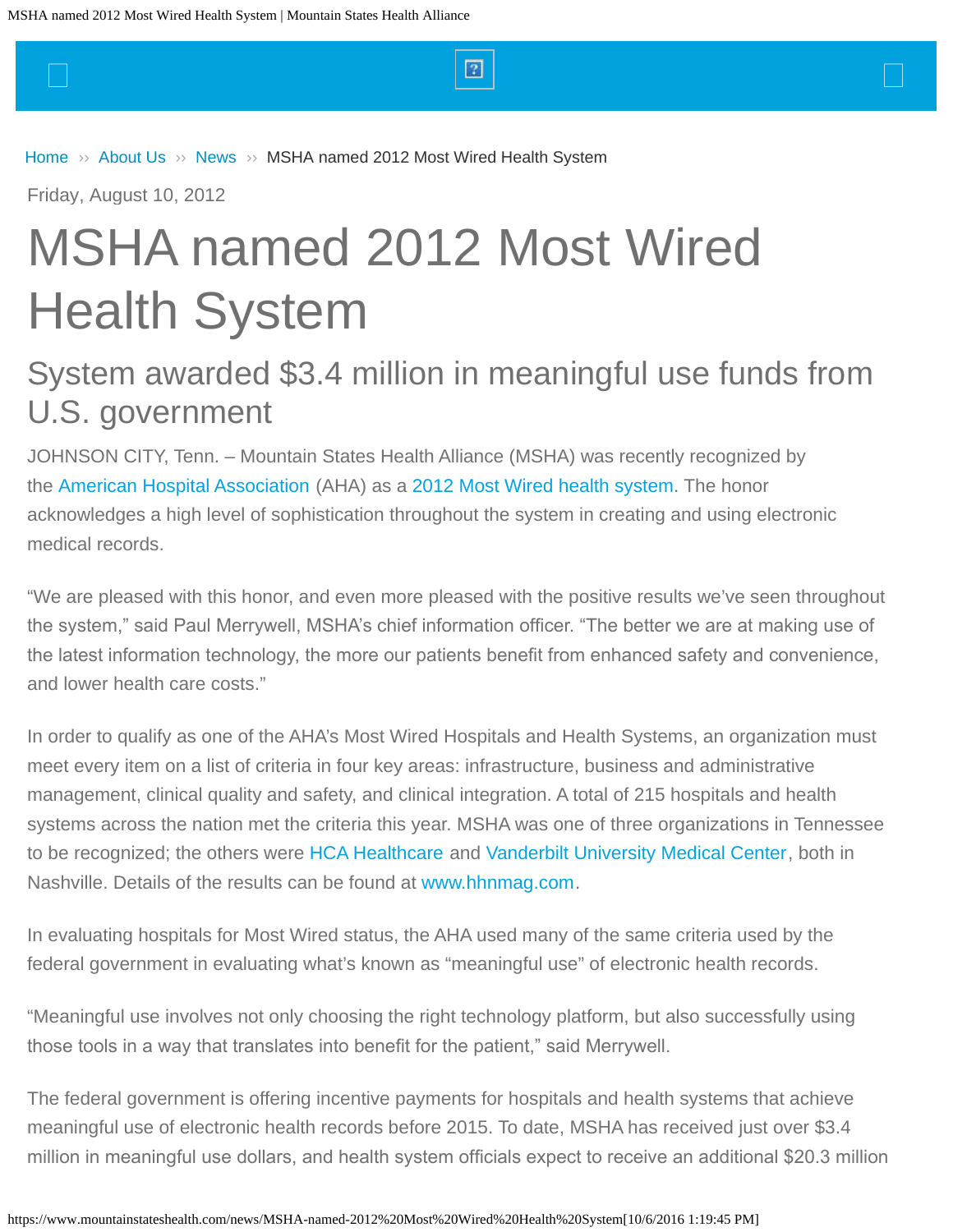#### MSHA named 2012 Most Wired Health System | Mountain States Health Alliance

over the next year. The payments are expected to amount to a total of \$54.3 million by the end of 2018.

Ten of MSHA's 13 hospitals in Northeast Tennessee and Southwest Virginia have finished out their electronic medical record systems, hosting "go-live" events that roll out the new technology to all team members at the same time. Between Sept. 2011 and May 2012, MSHA launched nine go-live events in nine months – a process that Merrywell said was remarkably smooth.

"It's all about planning and execution," said Merrywell. "This was a superhuman feat for a lot of individuals throughout the system, and it's a testament to their dedication and professionalism. It's called 'adoption' of technology for a reason. This is not something you fall into; it's something you have to work at in order to make sure the electronic processes work better than your old paper processes did."

## More News

Tuesday, October 4, 2016

### [Sycamore Shoals Hospital will offer discounted health screening Oct. 8](https://www.mountainstateshealth.com/news/Sycamore-Shoals-Hospital-to-offer-discounted-health-screening-Oct.-8)

ELIZABETHTON, Tenn. – Sycamore Shoals Hospital will host a community health screening on Saturday, Oct. 8, from 7-9 a.m. The screening will provide free blood pressure checks and discounted blood work. ... [read more](https://www.mountainstateshealth.com/news/Sycamore-Shoals-Hospital-to-offer-discounted-health-screening-Oct.-8).

Friday, September 30, 2016

[Delegate Pillion and Mountain States Health Alliance partner to help students at Ridgeview High School](https://www.mountainstateshealth.com/news/delegate-pillion-and-mountain-states-health-alliance-partner-help-students-ridgeview-high) Clintwood, VA – On Friday, Sept. 30, Delegate Todd Pillion and Mountain States Health Alliance gathered with nursing program students and Dickenson County Schools officials for a special visit at Ridgeview High School. ... [read more](https://www.mountainstateshealth.com/news/delegate-pillion-and-mountain-states-health-alliance-partner-help-students-ridgeview-high).

[View All Articles](https://www.mountainstateshealth.com/news)  $\Box$ 

[Awards & Recognition](https://www.mountainstateshealth.com/about-us/awards-and-recognition) [Construction Company Prequalification](https://www.mountainstateshealth.com/construction-company-pre-qualification-form-and-information) [Contact Us](https://www.mountainstateshealth.com/webform/contact-us) [Donate Now](https://www.mountainstateshealth.com/about-us/donate) [Fill My Prescription](http://www.mountainstatespharmacy.com/) Financial Assistance Policy [and Application \(Solicitud para](https://www.mountainstateshealth.com/patients-and-visitors/application-for-financial-assistance) [Asistencia Financiera\)](https://www.mountainstateshealth.com/patients-and-visitors/application-for-financial-assistance) [Find a Doctor](https://www.mountainstateshealth.com/find-doctor)

[Find a Job](https://www.mountainstateshealth.com/about-us/careers) [Gift Shops](https://www.mountainstateshealth.com/patients-and-visitors/gift-shops) [Health Library](http://mountainstateshealth.staywellsolutionsonline.com/) [Health Resources Centers](https://www.mountainstateshealth.com/medical-services/well-being-services/health-resources-centers) **[Locations](https://www.mountainstateshealth.com/locations)** [Make an Appointment](https://asp.scheduling.com/portals02/mshtn0400/consumer.jsp) Physicians & [Team Members](https://www.mountainstateshealth.com/physicians-team-members)

[Mountain States Foundation](http://www.mshafoundation.org/)